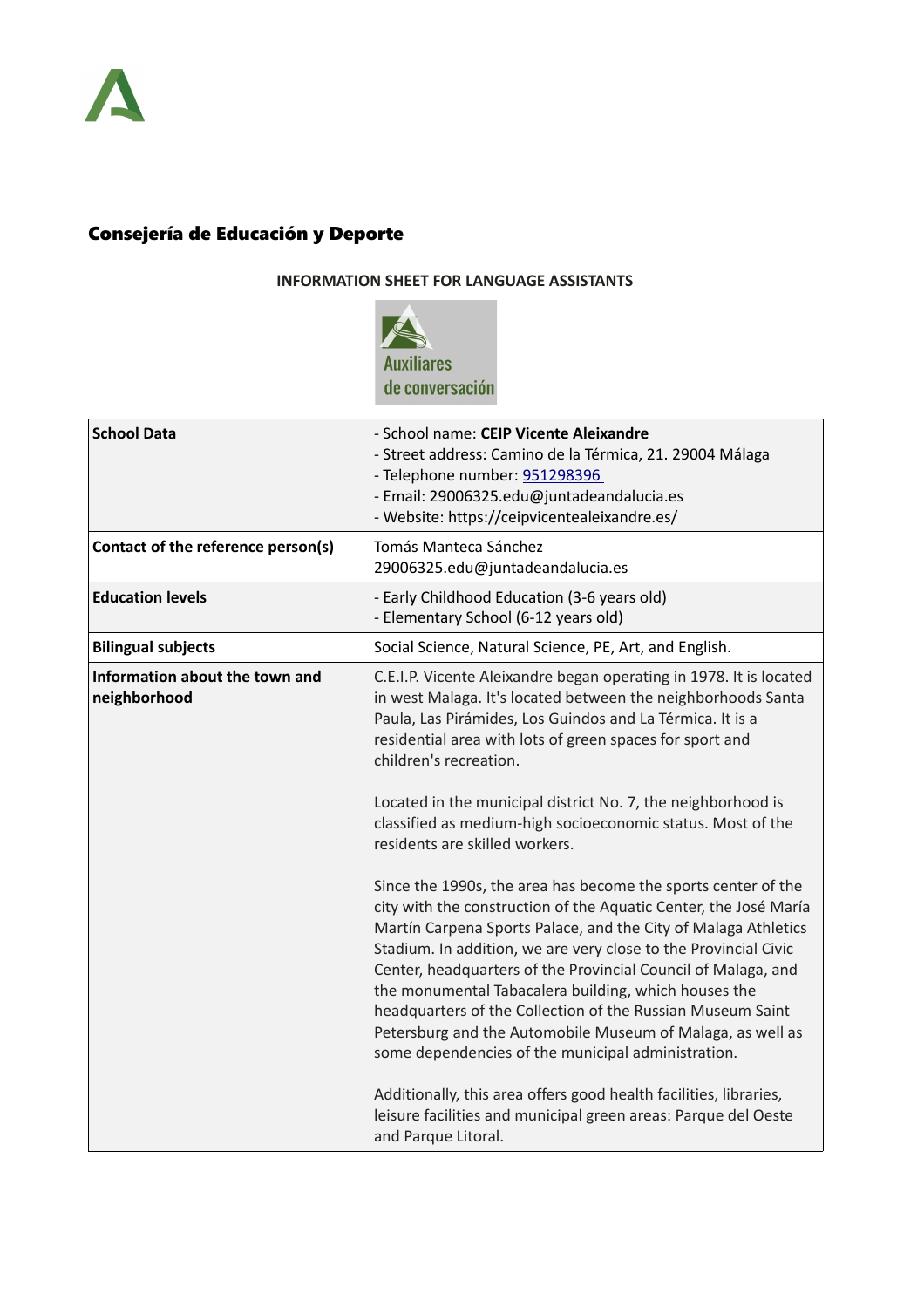

| Getting to school                                       | Bus numbers: 7 & 15.<br>https://www.emtmalaga.es/ (Download the app, too!)                                                                                                                                                                                                                |
|---------------------------------------------------------|-------------------------------------------------------------------------------------------------------------------------------------------------------------------------------------------------------------------------------------------------------------------------------------------|
|                                                         | Many teachers bike or scooter to school. There is storage inside<br>if you wish to do the same!                                                                                                                                                                                           |
| <b>Accommodation</b>                                    | There are many places to look for housing options. If you are                                                                                                                                                                                                                             |
| - Where to live in town?                                | thinking of sharing an apartment, Facebook groups are a good<br>place to start. The most common options are sharing with<br>Erasmus students, University of Málaga students, or other<br>auxiliaries. (Try Erasmus Málaga, Auxiliares in Málaga, Alquiler                                 |
| - Possibility of staying with a family?                 | en Málaga, Busco/Alquilo piso en Málaga para estudiar, etc.)                                                                                                                                                                                                                              |
| - Possibility of sharing a flat with                    | <b>Popular Housing Websites:</b><br>https://www.milanuncios.com/pisos-compartidos-en-<br>malaga-malaga/<br>https://www.idealista.com/                                                                                                                                                     |
| teachers?                                               | Live/Work as an Au Pair:                                                                                                                                                                                                                                                                  |
|                                                         | https://www.aupair.com/                                                                                                                                                                                                                                                                   |
|                                                         | https://www.aupairworld.com/                                                                                                                                                                                                                                                              |
|                                                         | Pro tip: Do NOT send payment for an apartment you have not<br>seen yourself. People are often scammed, even through official<br>channels.                                                                                                                                                 |
| <b>Contact with other Language</b><br><b>Assistants</b> | Once again, Facebook is the main resource for sharing tips,<br>experiences, and meeting others placed in Málaga.                                                                                                                                                                          |
|                                                         | Facebook groups to join:<br>Auxiliares de Conversación Málaga<br>Auxiliares de Conversación en Andalucía<br>Auxiliares Lesson Planning Madrid -Primaria, Infantil (It<br>says Madrid but don't worry. It's a group for age-<br>appropriate activities.)<br>WhatsApp group:                |
|                                                         | https://chat.whatsapp.com/invite/LIGe2L1Qykw1AZp3x<br>MUY9R                                                                                                                                                                                                                               |
| Previous Experiences with Language<br><b>Assistants</b> | https://blogsaverroes.juntadeandalucia.es/plurilinguis<br>modelegacionmalaga/2015/05/05/mi-experiencia-<br>como-auxiliar-de-conversacion-en-ceip-vicente-<br>aleixandre-de-malaga/<br>https://intercambio-e-2010.blogspot.com/<br>https://ceipvicentealeixandre.es/bilinguismo/actividade |
|                                                         | s-bilingues/                                                                                                                                                                                                                                                                              |